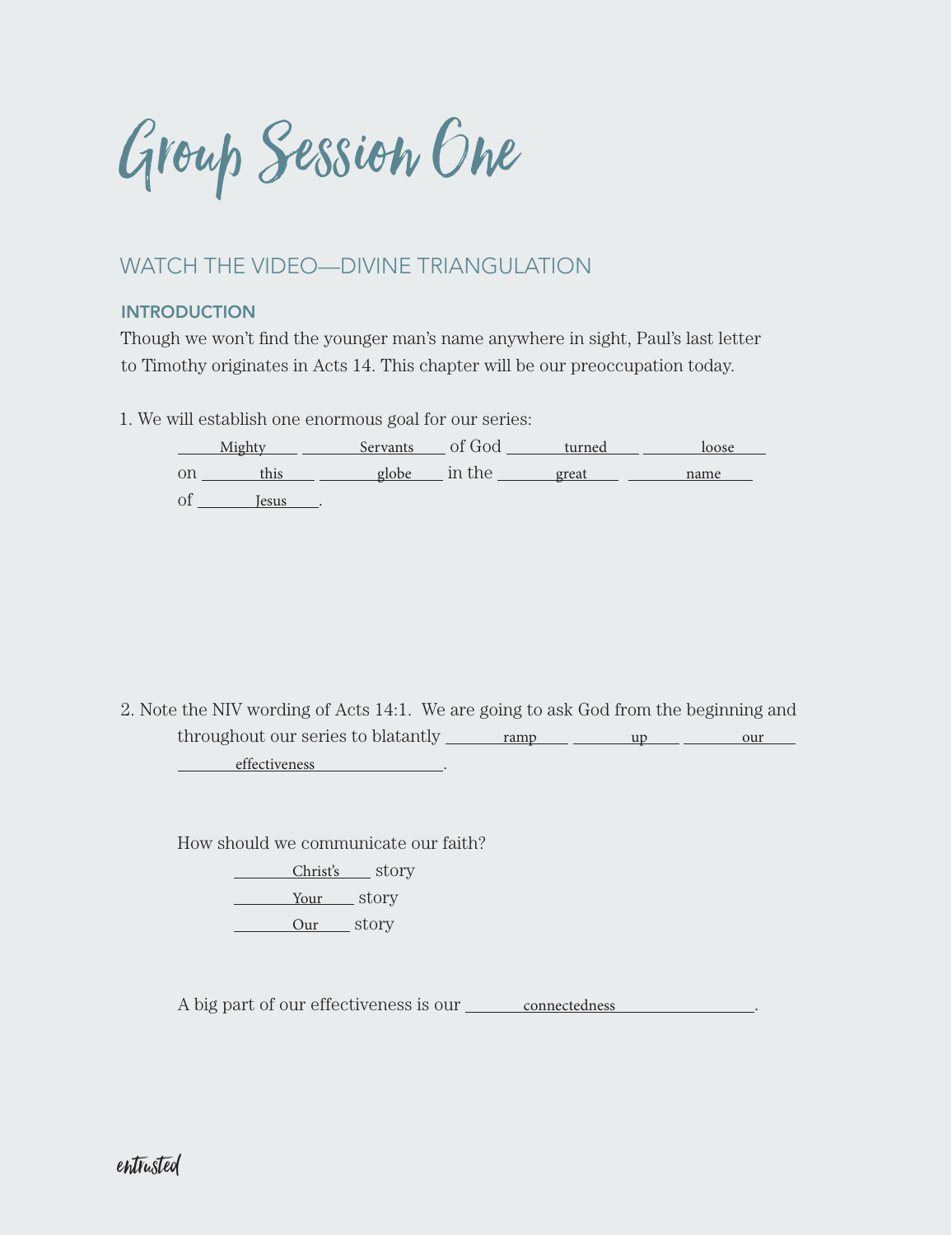Ministry is the collective works God has called us to do in our lifetime upon this

planet for His great glory .

3. Walking with a <u>whole new new level</u> of effectiveness  $\begin{tabular}{c} \multicolumn{2}{c|}{\textbf{takes}}\\ \end{tabular} \begin{tabular}{c} \multicolumn{2}{c|}{\textbf{leakes}}\\ \end{tabular} \begin{tabular}{c} \multicolumn{2}{c|}{\textbf{leakes}}\\ \end{tabular} \begin{tabular}{c} \multicolumn{2}{c|}{\textbf{leakes}}\\ \end{tabular} \end{tabular} \begin{tabular}{c} \multicolumn{2}{c|}{\textbf{leakes}}\\ \end{tabular} \begin{tabular}{c} \multicolumn{2}{c|}{\textbf{leakes}}\\ \end{tabular} \begin{tabular}{c} \multicolumn{2}{c|}{$ 

| A launching challenge: Who among us is |                | willing | believe |  |
|----------------------------------------|----------------|---------|---------|--|
| the power of Jesus could               | dramatically   |         | change  |  |
| something that has been                | of you<br>true | since   | birth   |  |

4. We will deal with <u>erroneous estimations</u> of others all <u>our serving serving</u> lives.

Be forewarned: Those who adore can as quickly abhor .

5. Five words for the journey:

Just <u>keep getting back up</u>

Video and audio sessions available for purchase at *www.lifeway.com/entrusted*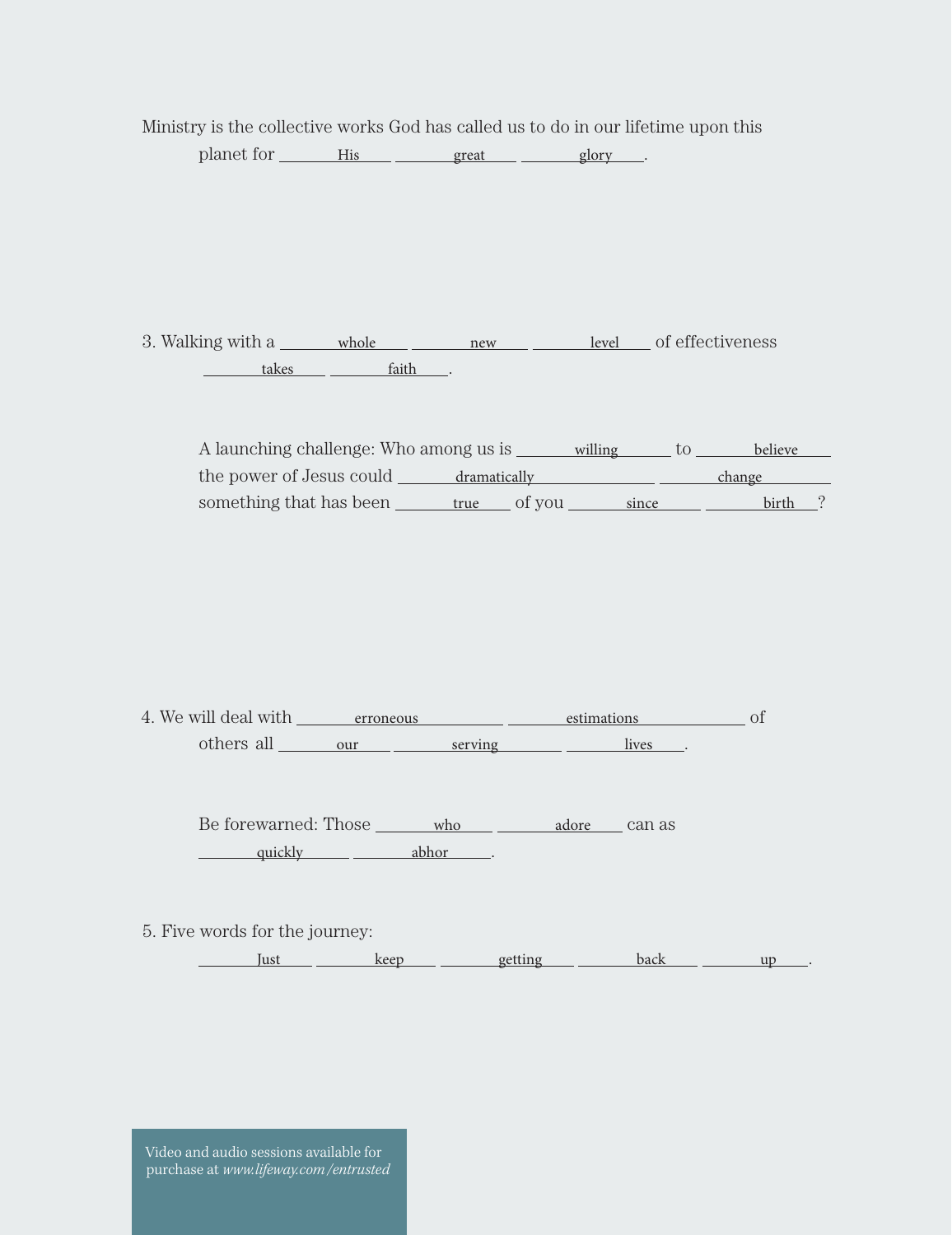Group Session Two

### WATCH THE VIDEO—PURPOSE AND GRACE

### **INTRODUCTION**

Today's session will offer us a glimpse of Paul's first letter to Timothy. It will also officially establish the concept captured in the title of our six-week study.

Three books of the New Testament comprise what is commonly termed the

| Pastoral  |     | Enistles |      | 1 Timothy |  |
|-----------|-----|----------|------|-----------|--|
| 2 Timothy | and | 111110   | (PF) |           |  |

The personal application for our entire six-week course can be summed up in one exhortation:

> O Timothy, guard the deposit entrusted to you. 1 TIMOTHY 6:20, ESV

1. We won't effectively guard what we don't highly steem .

"The combination of verb and noun 'guard the deposit' ... was used in the ancient world of the high obligation of having in trust another person's treasured possession, of keeping it safe ,

and of returning it as it was ."  $Dr. G.W.$  Knight $^1$ 

entrusted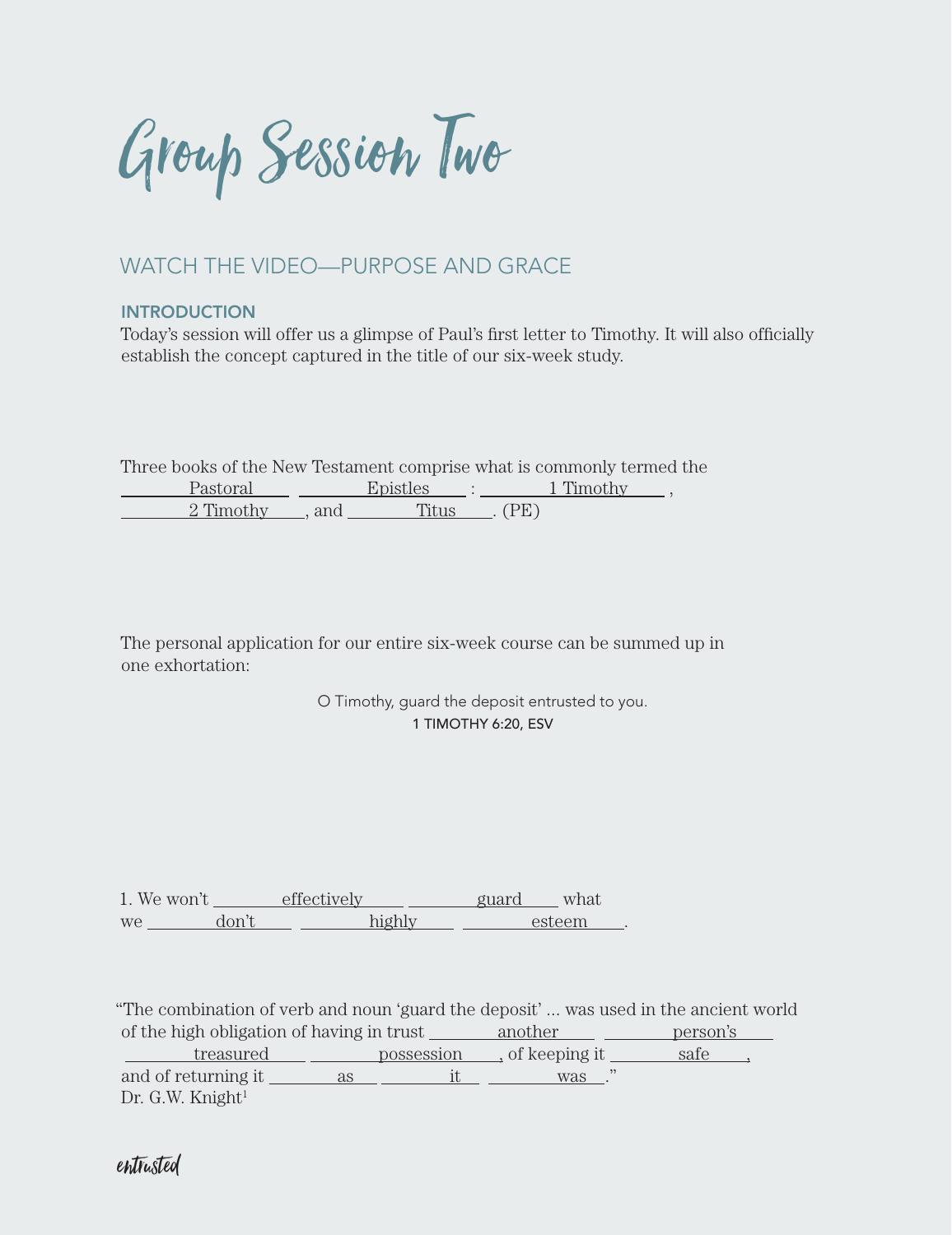| 2. If we | can't      | stand        |     |          |
|----------|------------|--------------|-----|----------|
|          | questioned | , we will be | too | childich |
| UU       | stand      | guard        |     |          |

Anyone beyond question is also maybe beyond <u>character</u>.

Laws of Applause from Andy Stanley<sup>2</sup>

- What's applauded as exceptional the first time will be expected the next time.
- Those most applauded for feel most <u>entitled</u> to.
- Applause is \_\_\_\_\_\_\_\_ addictive \_\_\_.

3. The sign of a great potential leader  $\frac{\text{is}}{\text{is}}$  not the eagerness to take charge. It's the eagerness  $\frac{t_0}{t_0}$  take  $\frac{t_0}{t_0}$  the charge.

1. George W. Knight, III, *The Pastoral Epistles, New International Greek Testament Commentary* (Grand Rapids, MI: Wm. B. Eerdmans Publishing Co., 1992), 276.

2. Andy Stanley, as quoted by Jenni Catron, "Catalyst 2013," *JenniCatron.com* (Online) 3 October 2013 [cited 7 July 2016]. Available from the Internet: *Jennicatron.com*.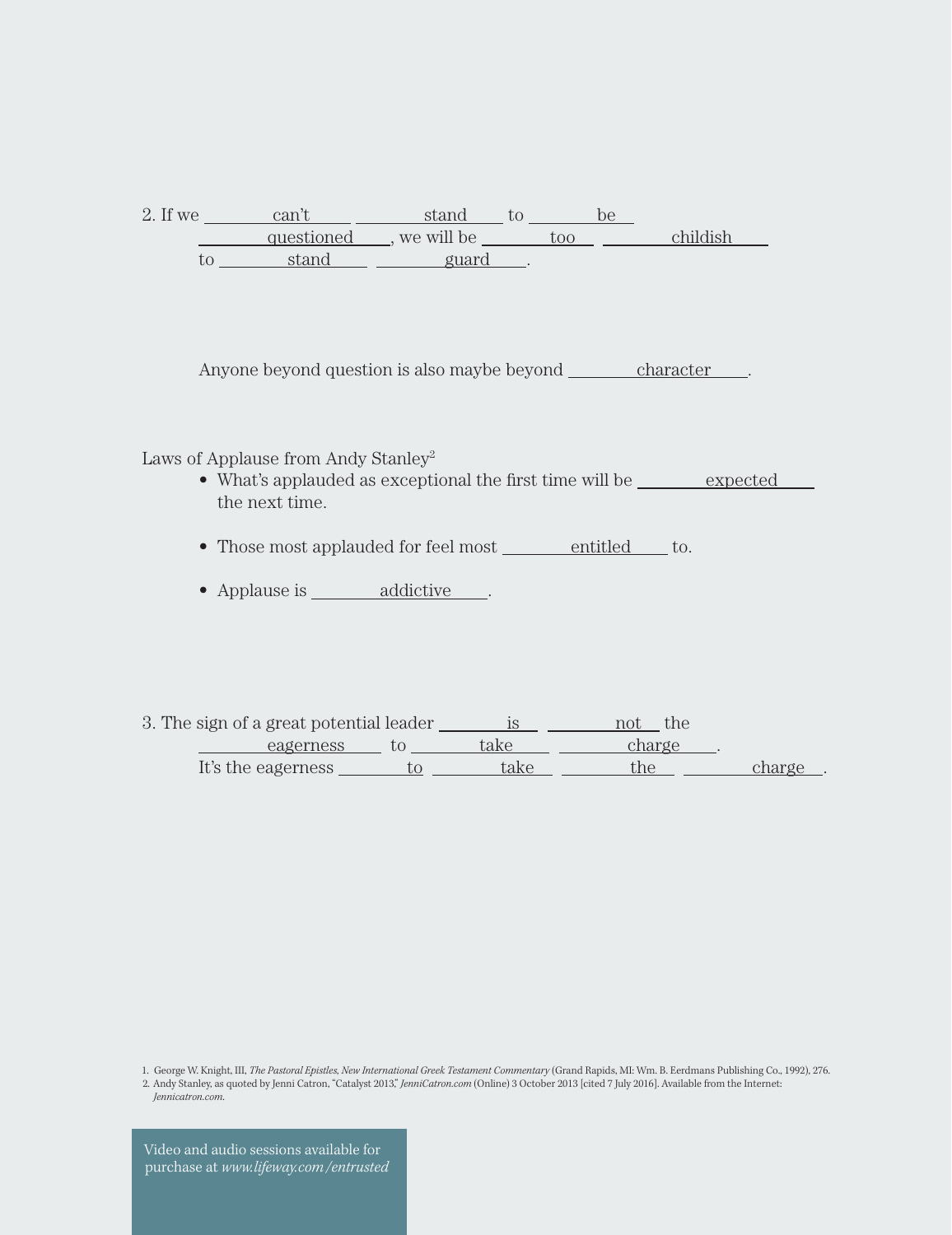Group Session Three

## WATCH THE VIDEO—STRONG IN THE GRACE

#### INTRODUCTION

Today we will follow through on the promise I made to you on Day Two of this week's homework by devoting this session entirely to 2 Timothy 1:6-7.

### PART ONE: DISSECTING 2 TIMOTHY 1:6

"fan into flame" – Greek *anazōpyrein* The "*pyr*" in the compound word means " fire ..." The "*ana*" in the compound word means " again

"the gift of God" – Consider this proposal for a working definition of "gift" (*charisma*) in its singular form and present context:

The supernatural unction to fulfill divine <u>purpose</u> during our earthly tenure .

You've got to <u>have</u> God to <u>serve</u> God.

"Prophecies have been made that Timothy has \_\_\_\_\_\_\_ the gifts for ministry and this was officially publicly recognized when Paul and the elders laid hands on him. … Paul is now referring to that public <u>validation</u> of his gift as a means of encouraging Timothy during this difficult time. Reference to the public role of the elders is appropriate to the <u>public</u> nature of 1 Timothy. ... But 2 Timothy is a <u>private</u> private letter, and Paul's personal role in Timothy's commissioning is appropriately mentioned there." Dr. W.D. Mounce1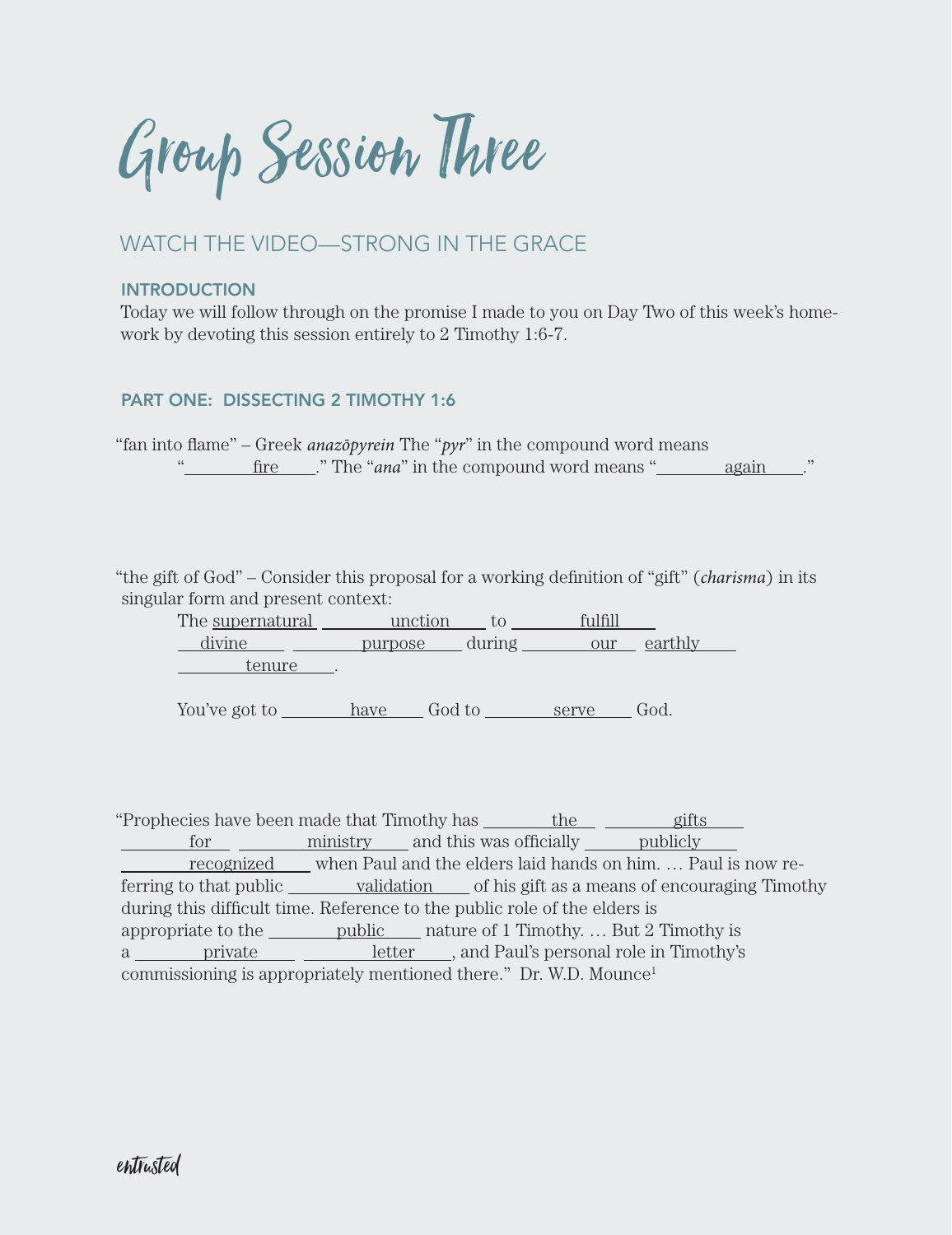#### PART TWO: DISSECTING 2 TIMOTHY 1:7

| "a spirit of fear" – Greek <i>deilia</i> which means "__________ cowardice |  | , 22 |    |
|----------------------------------------------------------------------------|--|------|----|
| A spirit of fear produces <u>entitled</u> perversions of all three         |  |      |    |
| opposing components:                                                       |  |      | Οf |
| power                                                                      |  |      |    |
| • Perversion of love $=$ Lust or hate                                      |  |      |    |
| • Perversion of self-control = $A$ $\overline{a}$ drive to                 |  |      |    |
| control others                                                             |  |      |    |
|                                                                            |  |      |    |

"power" in 2 Timothy 1:7– Greek *dúnamis*; Power, especially

achieving power . All the words derived from the stem *dúna*- have the meaning of being able , capable . Contrast *ischús* which stresses the factuality of the ability, not necessarily the accomplishment .

2 Timothy 1:7 ESV "self-control," NIV self-discipline, NKJV sound mind, HCSB sound judgment

"self-control" – Greek *sōphronismós*; to discipline, correct; sound mind, sober judgment.

1. W. D. Mounce,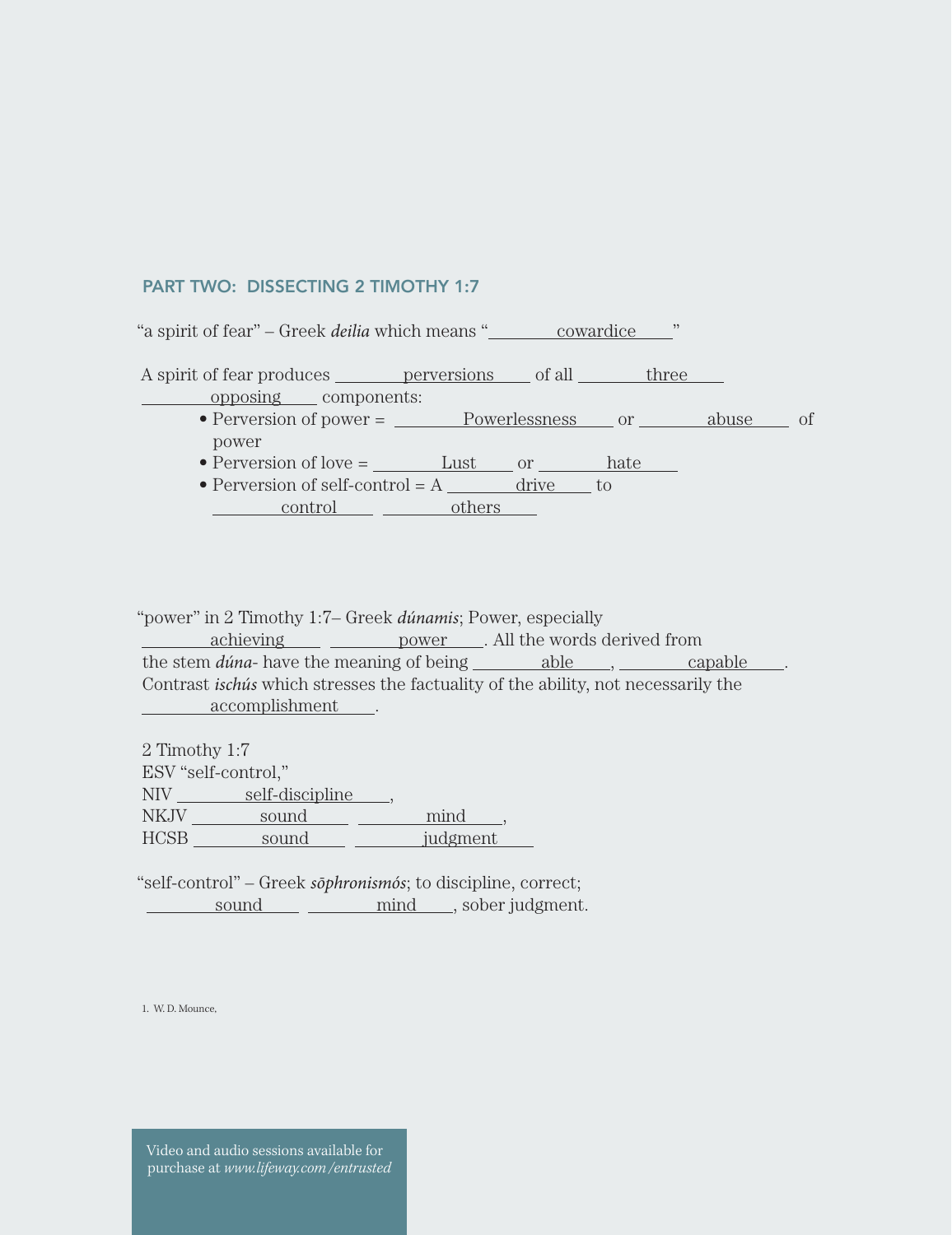Group Session Four

## WATCH THE VIDEO—DIFFICULT TIMES, DIFFICULT PEOPLE

#### INTRODUCTION

With your permission and patience, I'll share bits and pieces of my own story and Scriptures supporting their validity in hopes that a portion will be of value to you. The following are the five biggest eye-openers of my last forty years.

If you are in Christ, you are called .

### THE FIVE EYE-OPENERS

1. The forces of of evil are meaner and abler than most of us ever ever pictured.

The more <u>entangled</u> we are, the less faithful we will be with what has been entrusted to us.

• You are <u>not your your own</u> worst enemy .

• But you are your <u>own own worst enemy's</u> best accomplice .

You can have a sincere and pure devotion to Christ and be <u>completely</u> seduced by the devil.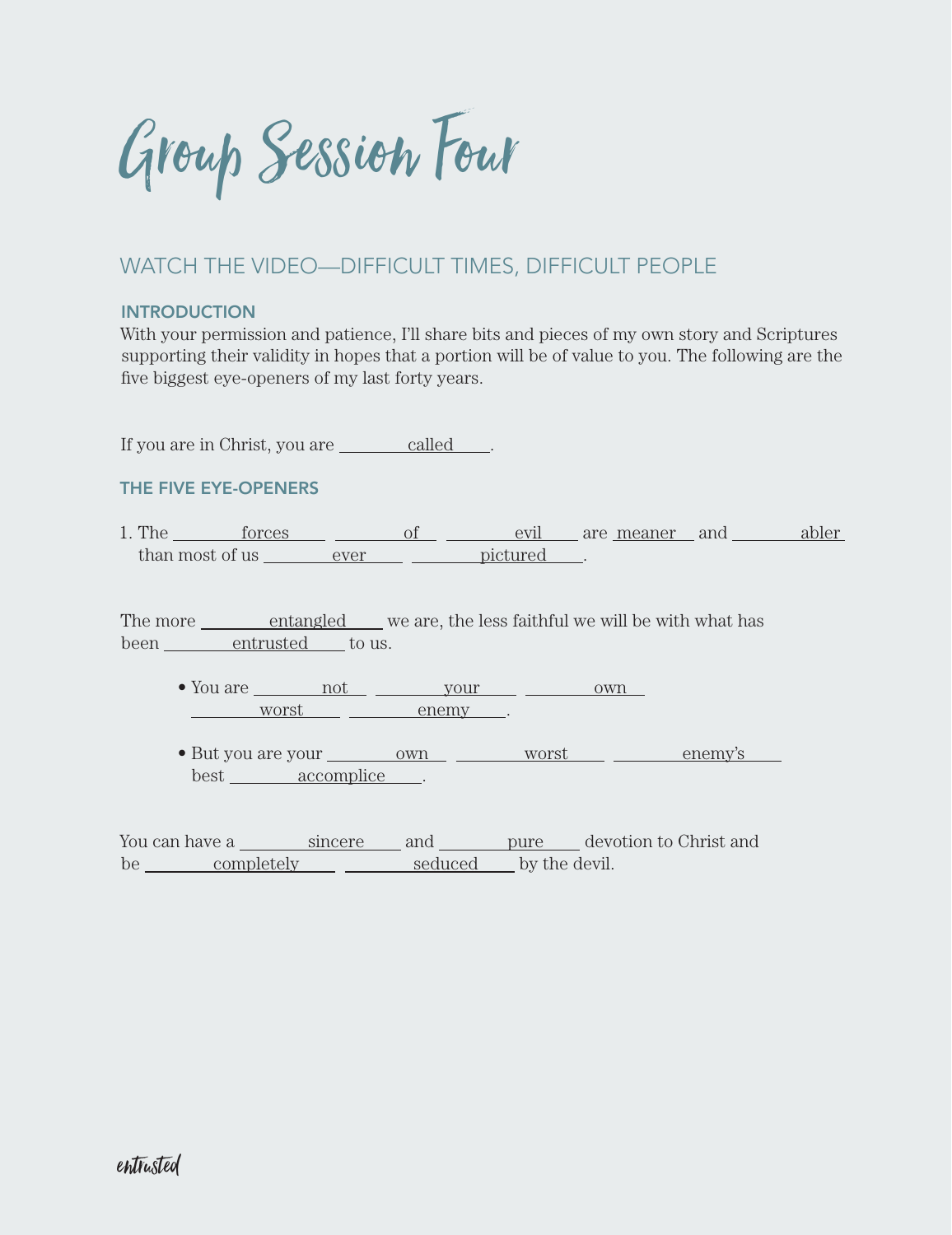2. This  $f$  faith-life is a fight from beginning  $\frac{\text{to}}{\text{to}}$   $\frac{\text{end}}{\text{end}}$ .

"
<u>fight</u> " – Greek "agōnízomai" from agōn, conflict ... To contend for victory in the public games. It generally came to mean to fight, wrestle. Figuratively, it is the task of faith in persevering amid temptation and opposition. It also came to mean to <u>take pains</u> to wrestle as in an <u>award</u> <u>contest</u>, straining every nerve to the uttermost towards the goal.

" good " – Greek kalos – " <u>beautiful</u> ; good"

- 3. Even amid the <u>evil</u> that beleaguers or befalls us us, God is continually and <u>mercifully</u> after our good
- 4. God purposely <u>set set up the system</u> where it demands dialogue and dependency to function properly .

5. Jesus is the best part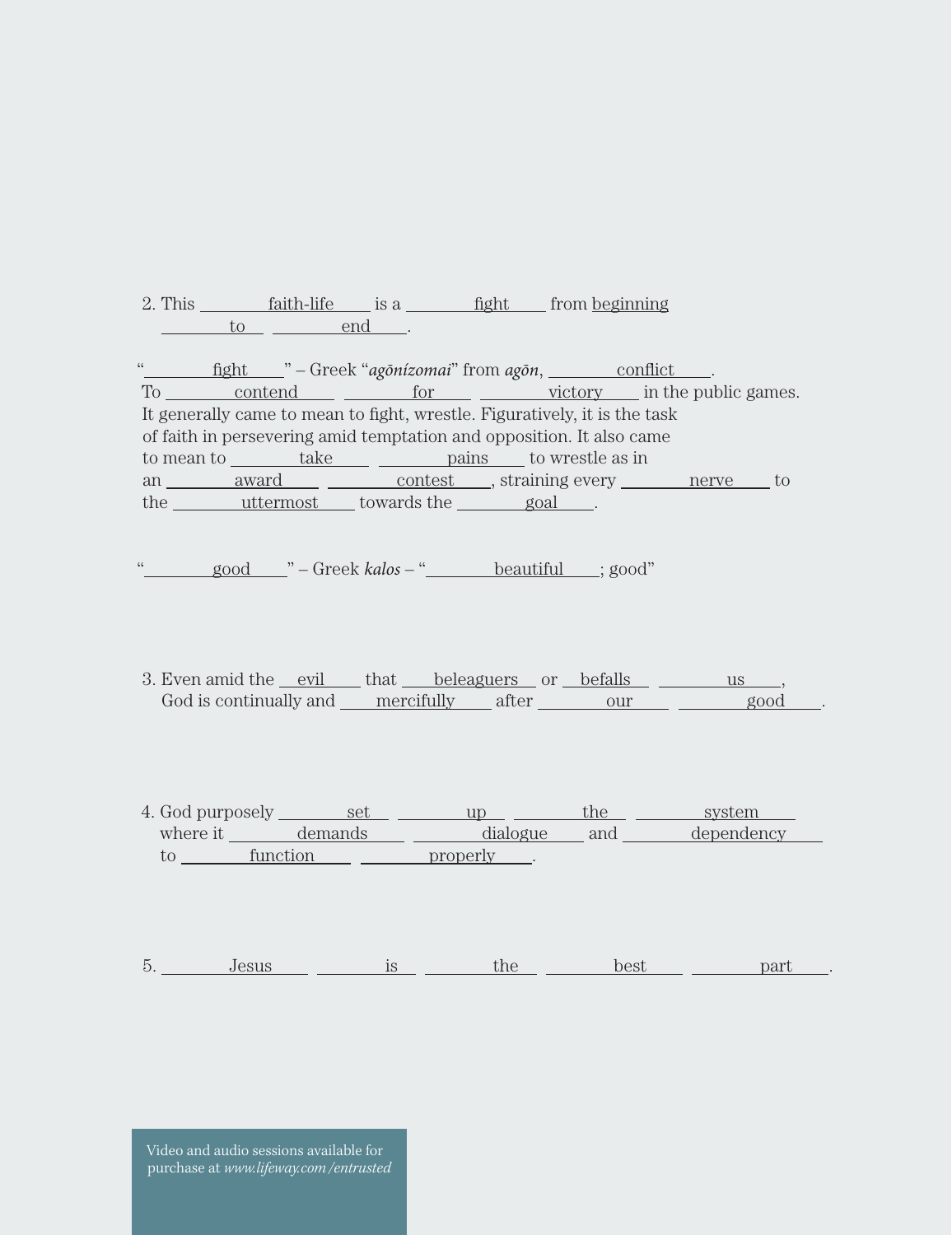Group Session Five

## WATCH THE VIDEO—FULFILL YOUR MINISTRY

### **INTRODUCTION**

Today's session will suspend us right between the third and fourth chapters of 2 Timothy, offering us a panoramic view of the complexity and camaraderie of a servant's life on a crowded planet.

"Servants" in 1 Corinthians 4:1: Greek *hupērétēs*; masculine noun from *hupó*, under , beneath and *erétes*, a rower .

A subordinate, servant, attendant, or assistant in general. The subordinate official who waits to accomplish the commands of his superior.

In classical Greek, a <u>common gailor</u>, as distinguished from, a seaman, sailor.

1. Rowers don't build up and maintain muscle by rowing downstream .

2. Staying in <u>rhythm</u> and <u>sync</u> with a team takes <u>concentrated</u> effort .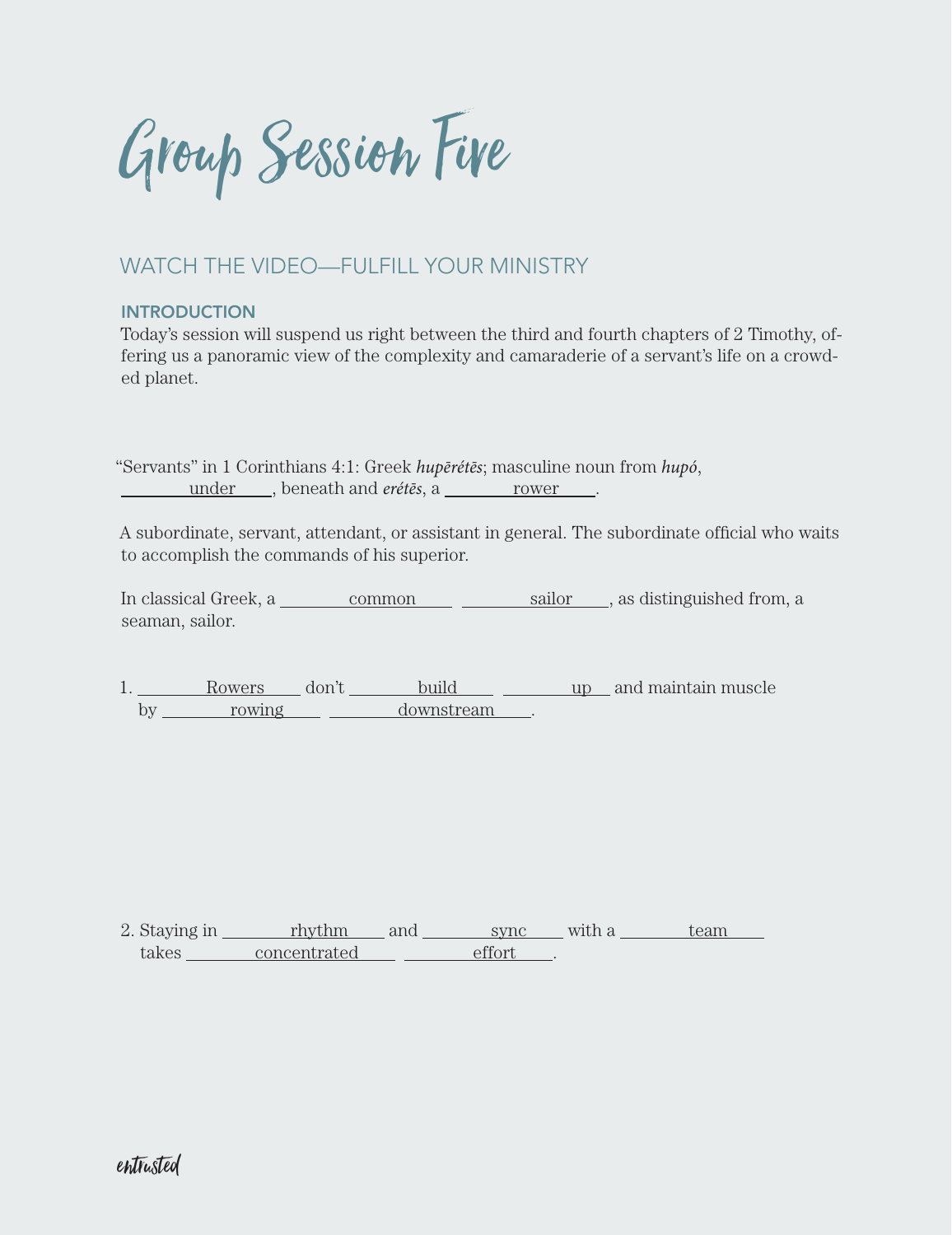3. Rowing also necessitates a certain <u>amount of</u> of repetition .

4. Rowers have each other's backs .

Video and audio sessions available for purchase at *www.lifeway.com/entrusted*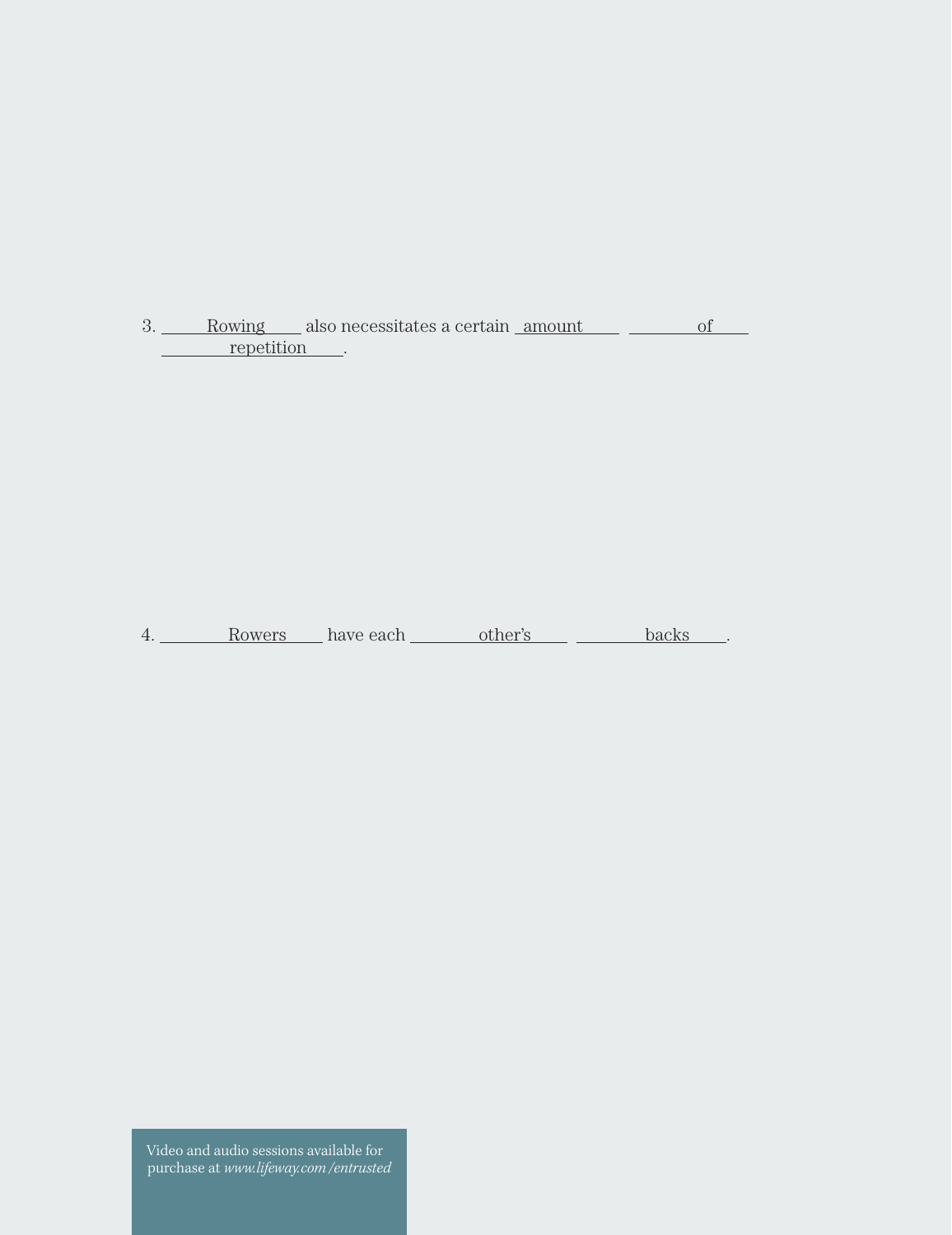Group Session Six

# WATCH THE VIDEO—FACE TO FACE

### **INTRODUCTION**

No writer of the New Testament canon was inspired to more forthrightly encourage us and stir up our anticipation about our future lives than the Apostle Paul. As his earthly life draws to a close in his second letter to Timothy, we will read and reflect on some of those iconic encouragements.

|                 | 1. Paul had an <u>unapologetic</u> expectancy of reward |           |           |
|-----------------|---------------------------------------------------------|-----------|-----------|
|                 |                                                         |           |           |
|                 |                                                         |           |           |
|                 |                                                         |           |           |
|                 |                                                         |           |           |
|                 |                                                         |           |           |
|                 | 2. Paul anticipated <u>direct interaction</u> with      |           | Christ    |
|                 |                                                         |           |           |
|                 |                                                         |           |           |
|                 |                                                         |           |           |
|                 |                                                         |           |           |
|                 |                                                         |           |           |
|                 | 3. Paul anticipated an <u>exceedingly</u>               | vivacious | existence |
| kingdom<br>in a |                                                         |           |           |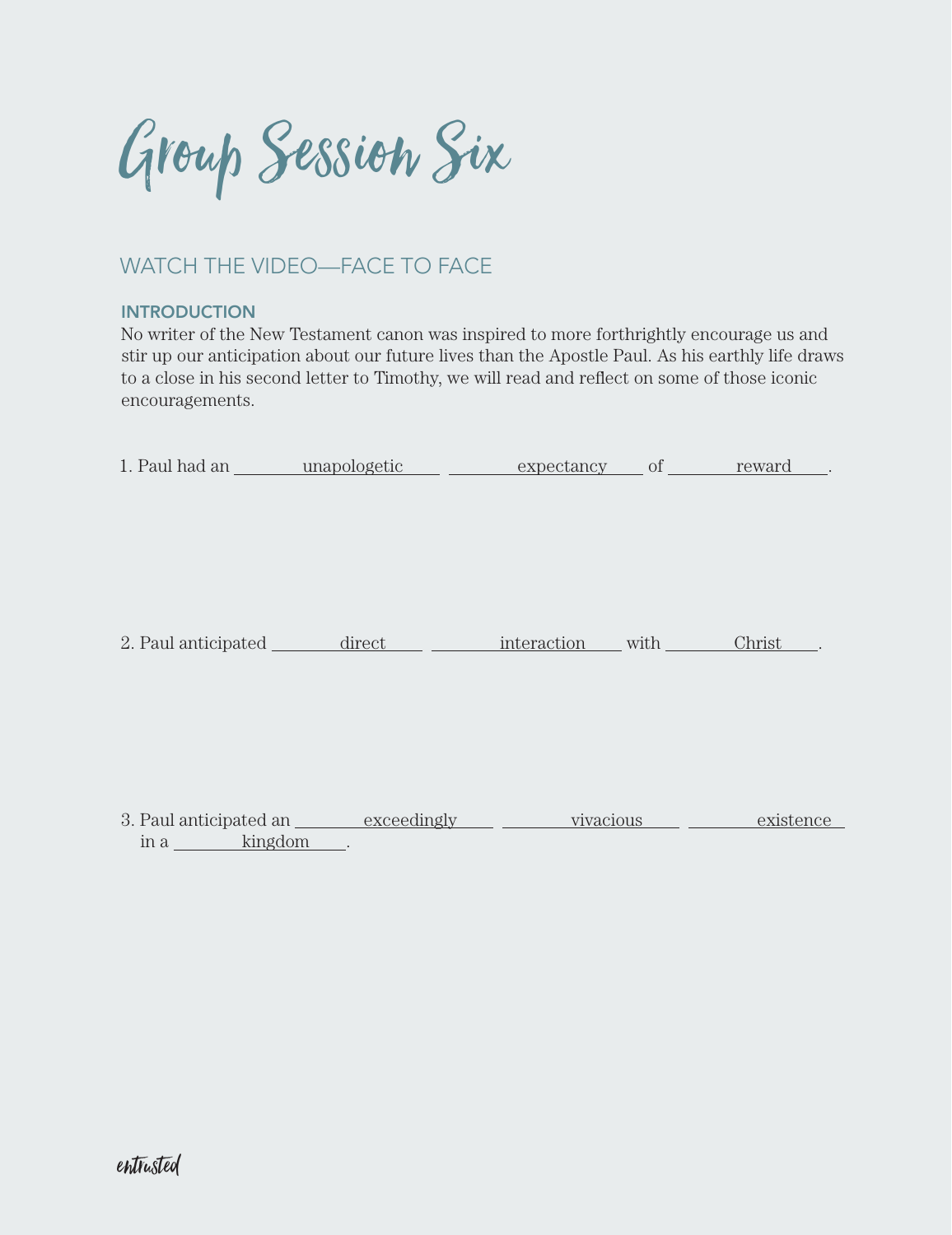4. Paul never equated "
<u>heavenly</u> " with translucent ...

5. To <u>see see that face</u> would be to <u>fully know</u> as <u>he'd been known</u>.

6. Paul knew what we  $\frac{\text{must}}{\text{must}}$   $\frac{\text{know}}{\text{now}}$   $\frac{\text{to}}{\text{to}}$ thrive : not <u>one</u> <u>ounce</u> of our labor will <u>ever</u> be in vain vain.

Video and audio sessions available for purchase at *www.lifeway.com/entrusted*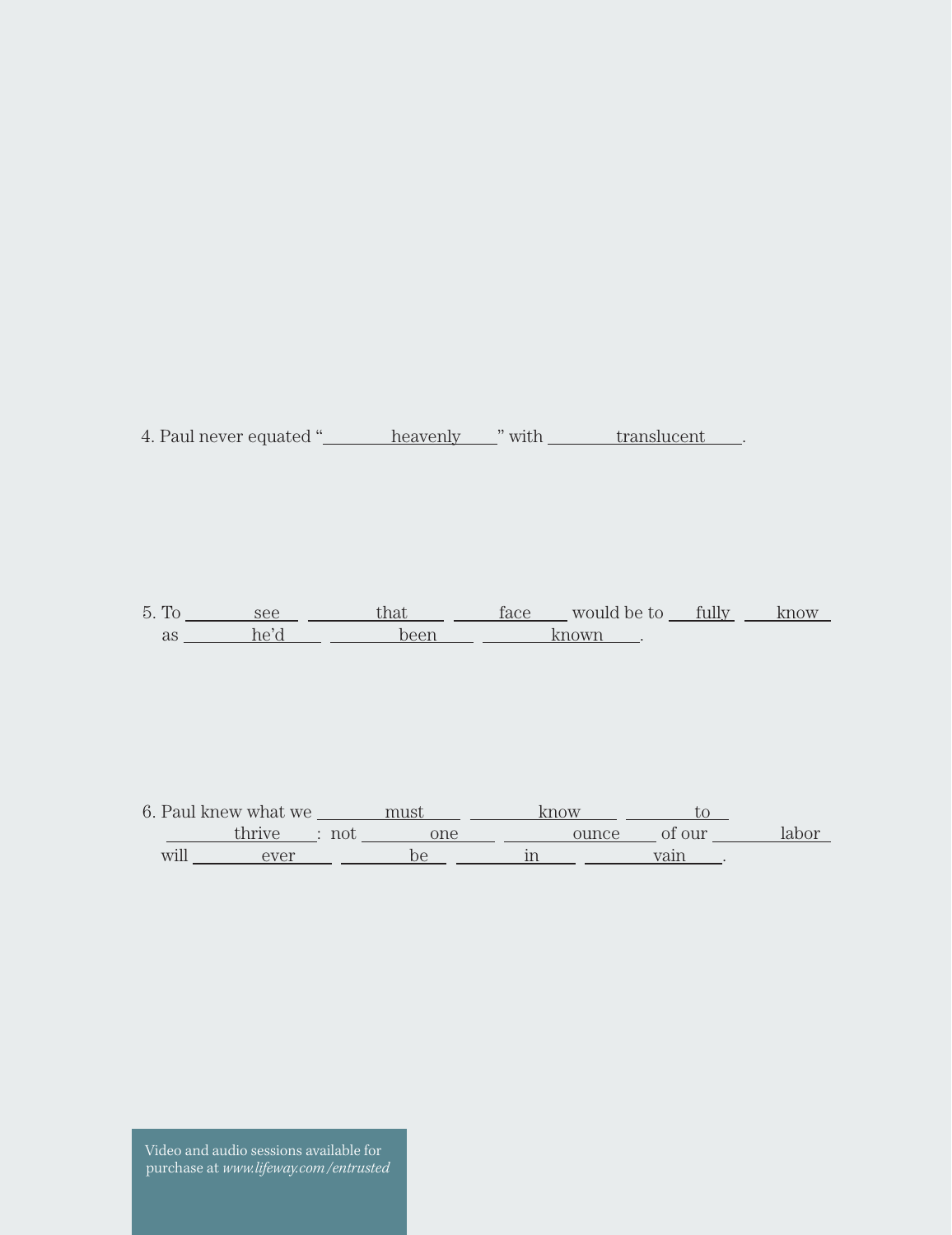Group Session One

## WATCH THE VIDEO—DIVINE TRIANGULATION

### **INTRODUCTION**

Though we won't find the younger man's name anywhere in sight, Paul's last letter to Timothy originates in Acts 14. This chapter will be our preoccupation today.

1. We will establish one enormous goal for our series:

|          | of God |  |
|----------|--------|--|
| on       | in the |  |
| $\smile$ |        |  |

2. Note the NIV wording of Acts 14:1. We are going to ask God from the beginning and throughout our series to blatantly

How should we communicate our faith?

story **story** story

.

A big part of our effectiveness is our .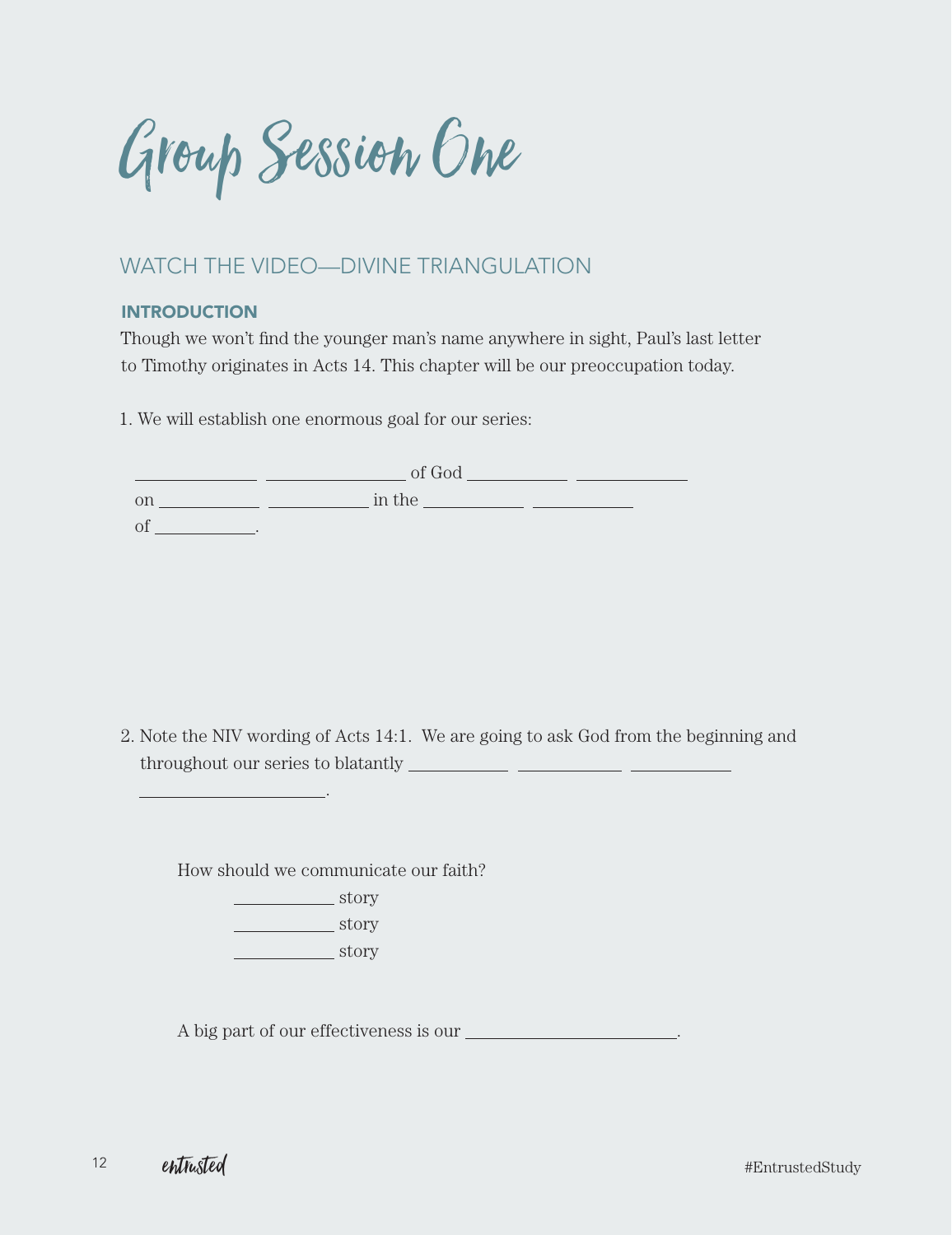| Ministry is the collective works God has called us to do in our lifetime upon this                     |        |
|--------------------------------------------------------------------------------------------------------|--------|
|                                                                                                        |        |
|                                                                                                        |        |
|                                                                                                        |        |
|                                                                                                        |        |
|                                                                                                        |        |
|                                                                                                        |        |
|                                                                                                        |        |
|                                                                                                        |        |
|                                                                                                        |        |
|                                                                                                        |        |
|                                                                                                        |        |
|                                                                                                        |        |
| all $\overline{\phantom{a}}$ . The contract of $\overline{\phantom{a}}$ and $\overline{\phantom{a}}$ . |        |
|                                                                                                        |        |
| Be forewarned: Those                                                                                   | can as |
|                                                                                                        |        |
|                                                                                                        |        |
| 5. Five words for the journey:                                                                         |        |
|                                                                                                        |        |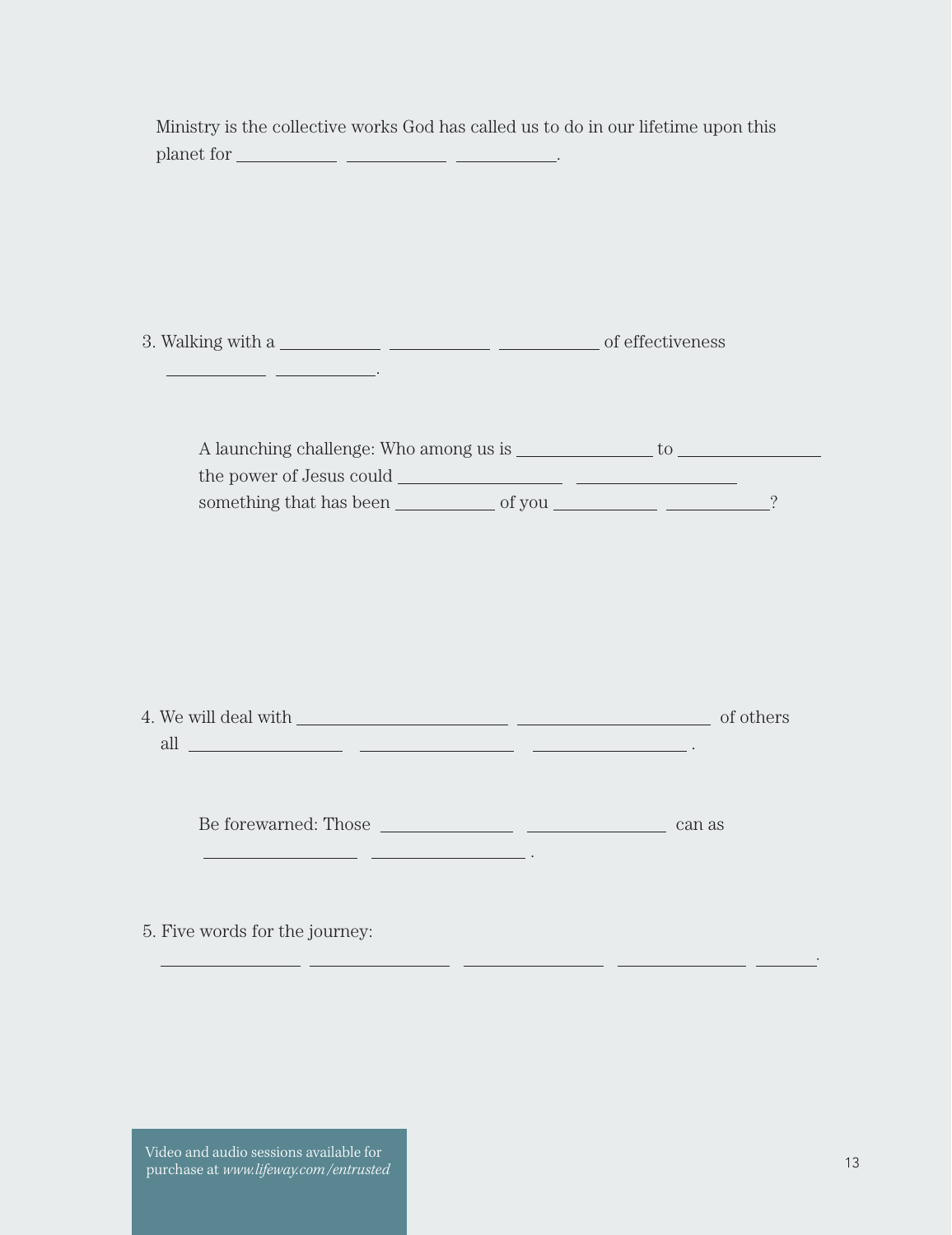Group Session Two

### WATCH THE VIDEO—PURPOSE AND GRACE

#### **INTRODUCTION**

Today's session will offer us a glimpse of Paul's first letter to Timothy. It will also officially establish the concept captured in the title of our six-week study.

Three books of the New Testament comprise what is commonly termed the

 $\frac{1}{1}$  ,  $\frac{1}{1}$  ,  $\frac{1}{1}$  ,  $\frac{1}{1}$  ,  $\frac{1}{1}$  ,  $\frac{1}{1}$  ,  $\frac{1}{1}$  ,  $\frac{1}{1}$  ,  $\frac{1}{1}$  ,  $\frac{1}{1}$  ,  $\frac{1}{1}$  ,  $\frac{1}{1}$  ,  $\frac{1}{1}$  ,  $\frac{1}{1}$  ,  $\frac{1}{1}$  ,  $\frac{1}{1}$  ,  $\frac{1}{1}$  ,  $\frac{1}{1}$  ,  $\frac{1$ , and . (PE)

The personal application for our entire six-week course can be summed up in one exhortation:

> O Timothy, guard the deposit entrusted to you. 1 TIMOTHY 6:20, ESV

1. We won't  $\frac{1}{\sqrt{1-\frac{1}{\sqrt{1-\frac{1}{\sqrt{1-\frac{1}{\sqrt{1-\frac{1}{\sqrt{1-\frac{1}{\sqrt{1-\frac{1}{\sqrt{1-\frac{1}{\sqrt{1-\frac{1}{\sqrt{1-\frac{1}{\sqrt{1-\frac{1}{\sqrt{1-\frac{1}{\sqrt{1-\frac{1}{\sqrt{1-\frac{1}{\sqrt{1-\frac{1}{\sqrt{1-\frac{1}{\sqrt{1-\frac{1}{\sqrt{1-\frac{1}{\sqrt{1-\frac{1}{\sqrt{1-\frac{1}{\sqrt{1-\frac{1}{\sqrt{1-\frac{1}{\sqrt{1-\frac{1}{\sqrt{1-\$ we .

"The combination of verb and noun 'guard the deposit' ... was used in the ancient world of the high obligation of having in trust

 $\frac{1}{\sqrt{2\pi}}$ , of keeping it  $\frac{1}{\sqrt{2\pi}}$ , and of returning it  $\qquad \qquad$  $Dr. G.W.$  Knight $^1$ 

<sup>44</sup> entrusted

#EntrustedStudy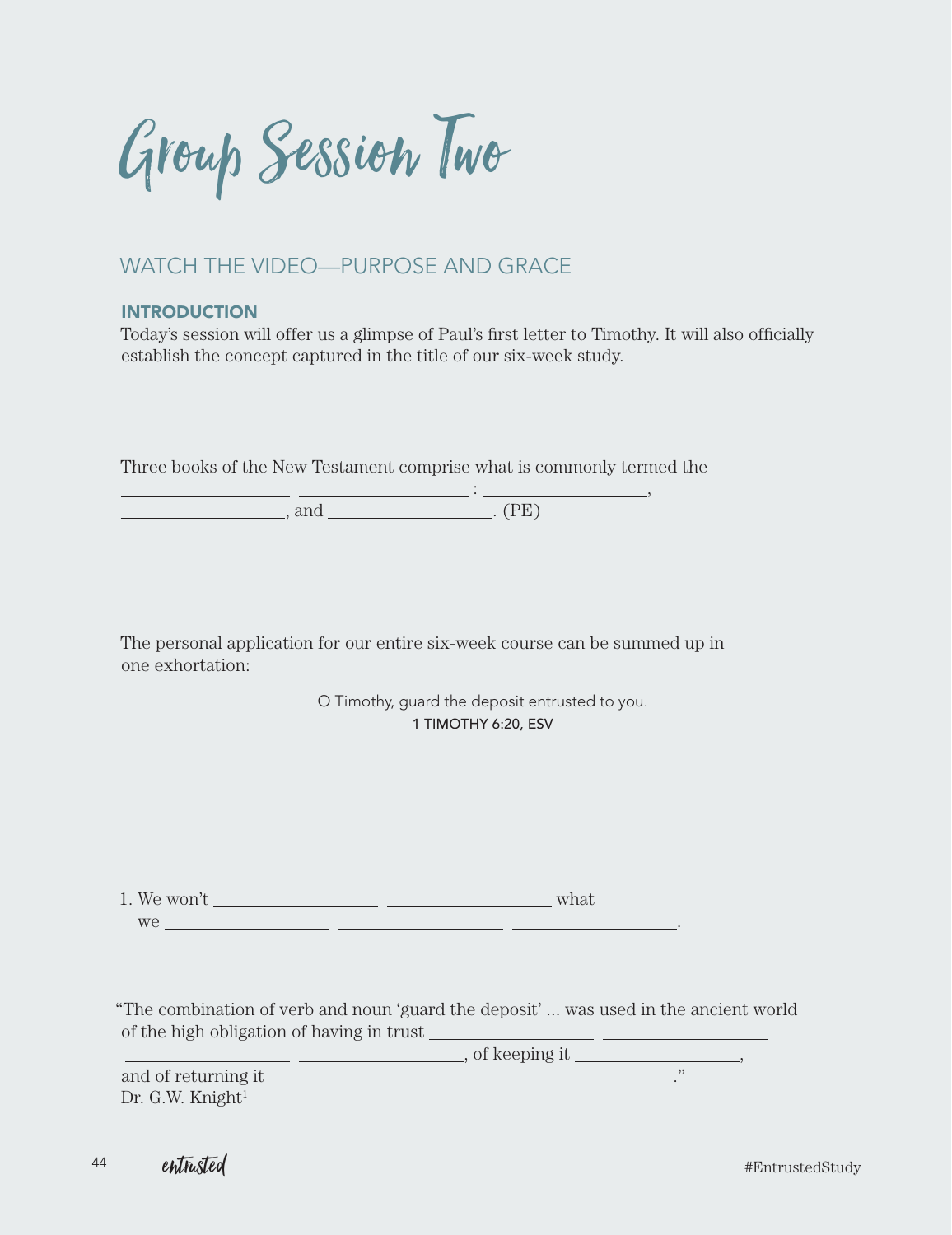| 2. If we |            |  |
|----------|------------|--|
|          | we will be |  |
| -UC      |            |  |

Anyone beyond question is also maybe beyond \_\_\_\_\_\_\_\_\_\_\_\_\_\_\_\_\_\_\_.

Laws of Applause from Andy Stanley<sup>2</sup>

- What's applauded as exceptional the first time will be the next time.
- Those most applauded for feel most \_\_\_\_\_\_\_\_\_\_\_\_\_\_\_\_\_\_ to.
- Applause is \_\_\_\_\_\_\_\_\_\_\_\_\_\_\_\_\_\_\_.
- 3. The sign of a great potential leader \_\_\_\_\_\_\_\_\_\_\_\_\_\_\_\_\_\_\_\_\_\_\_\_ the

 $\frac{1}{10}$  to  $\frac{1}{10}$  . The set of  $\frac{1}{10}$  is  $\frac{1}{10}$  if  $\frac{1}{10}$  is  $\frac{1}{10}$  if  $\frac{1}{10}$  is  $\frac{1}{10}$  if  $\frac{1}{10}$  if  $\frac{1}{10}$  if  $\frac{1}{10}$  if  $\frac{1}{10}$  if  $\frac{1}{10}$  if  $\frac{1}{10}$  if  $\frac{1}{10}$  if It's the eagerness .

1. George W. Knight, III, *The Pastoral Epistles, New International Greek Testament Commentary* (Grand Rapids, MI: Wm. B. Eerdmans Publishing Co., 1992), 276.

2. Andy Stanley, as quoted by Jenni Catron, "Catalyst 2013," *JenniCatron.com* (Online) 3 October 2013 [cited 7 July 2016]. Available from the Internet: *JenniCatron.com*.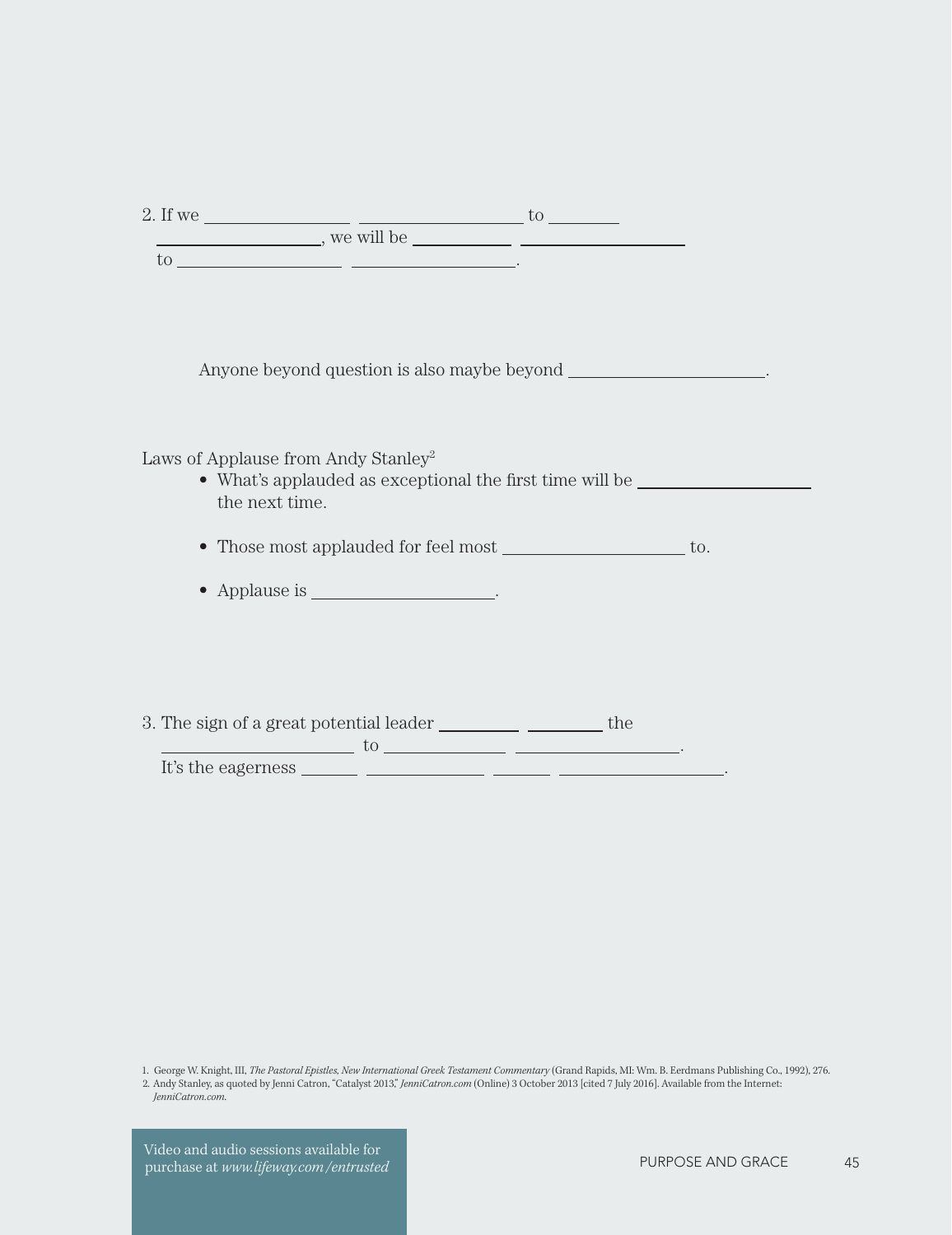Group Session Three

## WATCH THE VIDEO—STRONG IN THE GRACE

#### INTRODUCTION

Today we will follow through on the promise I made to you on Day Two of this week's homework by devoting this session entirely to 2 Timothy 1:6-7.

#### PART ONE: DISSECTING 2 TIMOTHY 1:6

"fan into flame" – Greek *anazopyrein* The " $pyr$ " in the compound word means " The "*ana*" in the compound word means "

"the gift of God" – Consider this proposal for a working definition of "gift" (*charisma*) in its singular form and present context:

The  $\qquad \qquad$  to to the total method  $\qquad$ during

You've got to God to God.

"Prophecies have been made that Timothy has

.

and this was officially,

 when Paul and the elders laid hands on him. … Paul is now referring to that public set of his gift as a means of encouraging Timothy during this difficult time. Reference to the public role of the elders is appropriate to the nature of 1 Timothy. ... But 2 Timothy is a  $\overline{a}$  , and Paul's personal role in Timothy's commissioning is appropriately mentioned there." Dr. W.D. Mounce1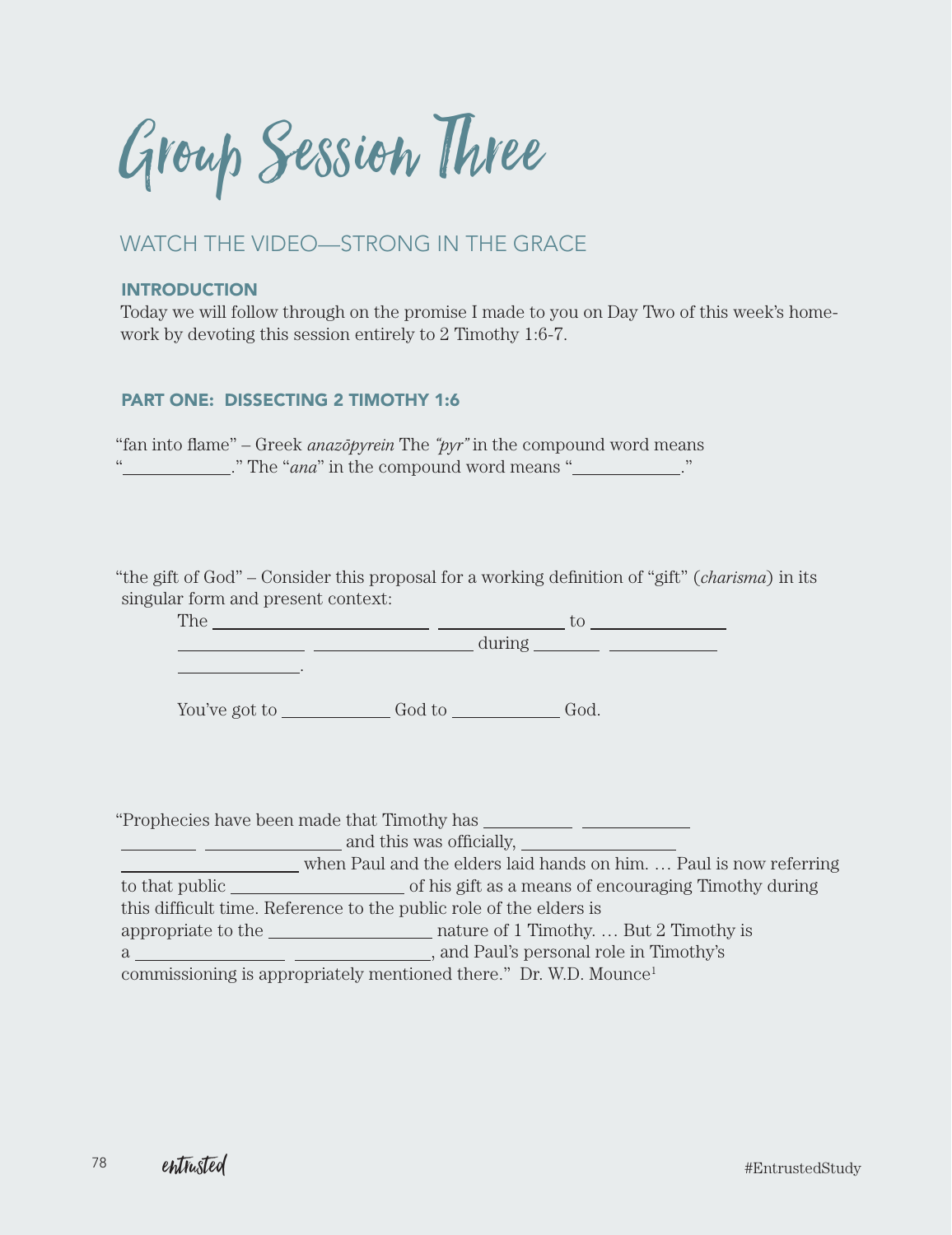#### PART TWO: DISSECTING 2 TIMOTHY 1:7

 $\mathbb{Z}^{\mathbb{Z}}$ 

"a spirit of fear" – Greek *deilia* which means " " A spirit of fear produces of all of  $\frac{1}{2}$  of all  $\frac{1}{2}$ components: • Perversion of power =  $\frac{1}{\sqrt{1-\frac{1}{n}}}$  or  $\frac{1}{\sqrt{1-\frac{1}{n}}}$  of power • Perversion of love  $=$   $\qquad \qquad$  or  $\qquad \qquad$ • Perversion of self-control  $= A \_$  $\overline{a}$ 

"power" in 2 Timothy 1:7– Greek *dúnamis*; Power, especially

. All the words derived from

the stem *dúna*- have the meaning of being , . Contrast *ischús* which stresses the factuality of the ability, not necessarily the

2 Timothy 1:7 ESV "self-control,"  $NIV$  , we have a set of  $NIN$  $\begin{tabular}{c} \multicolumn{2}{c} {\textbf{N}KJV} \end{tabular} \begin{tabular}{c} \multicolumn{2}{c} {\textbf{N}KJV} \end{tabular} \begin{tabular}{c} \multicolumn{2}{c} {\textbf{N}KJV} \end{tabular} \begin{tabular}{c} \multicolumn{2}{c} {\textbf{N}KJV} \end{tabular} \begin{tabular}{c} \multicolumn{2}{c} {\textbf{N}KJV} \end{tabular} \end{tabular} \begin{tabular}{c} \multicolumn{2}{c} {\textbf{N}KJV} \end{tabular} \begin{tabular}{c} \multicolumn{2}{c} {\textbf{N$ HCSB

.

"self-control" – Greek *sophronismós*; to discipline, correct; **CONSUMER THE CONSUMER SOF SOBER Judgment.** 

1. W. D. Mounce, *Pastoral Epistles, Word Biblical Commentary* (Nashville, TN: Thomas Nelson, 2000), 262.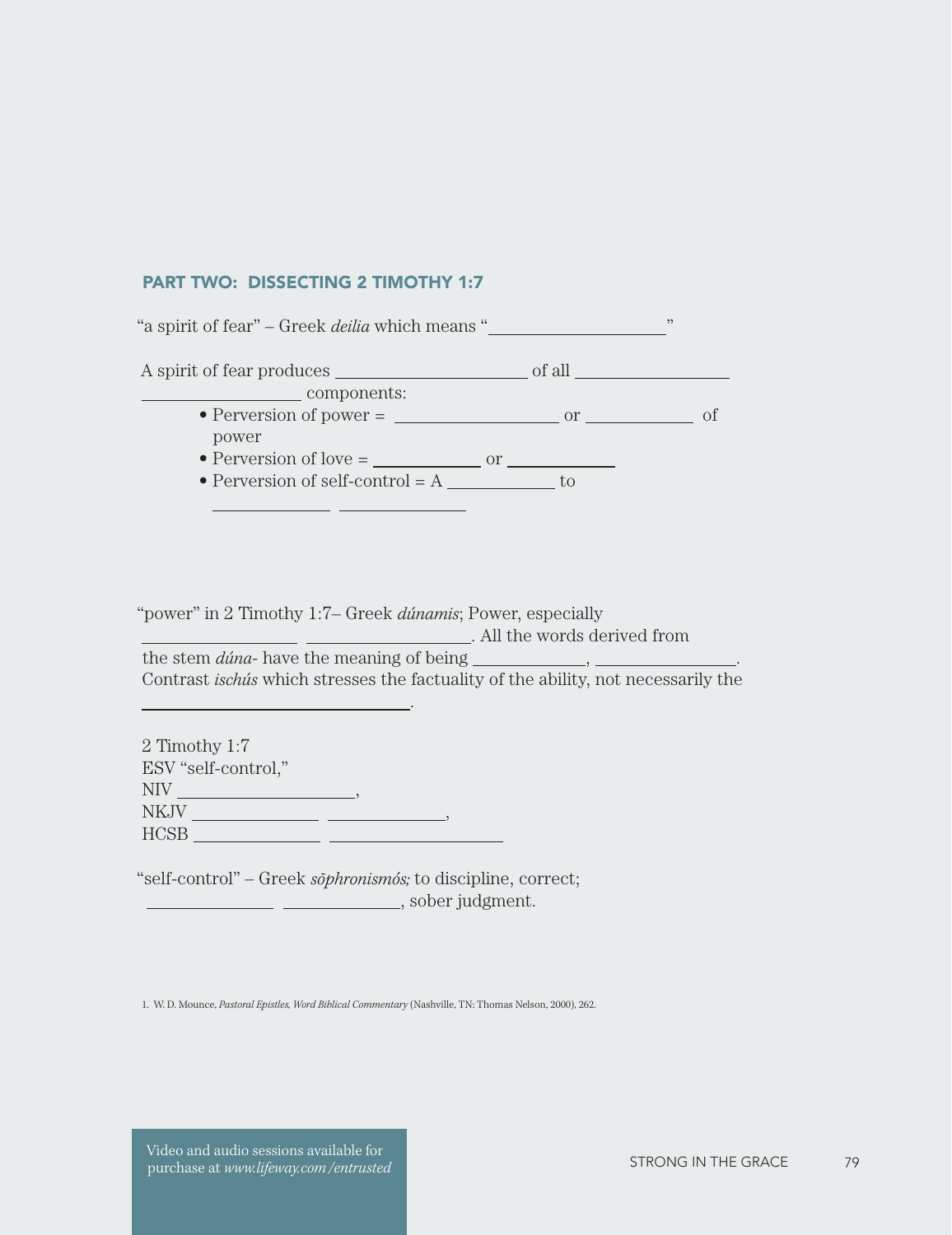Group Session Four

### WATCH THE VIDEO—DIFFICULT TIMES, DIFFICULT PEOPLE

### **INTRODUCTION**

With your permission and patience, I'll share bits and pieces of my own story and Scriptures supporting their validity in hopes that a portion will be of value to you. The following are the five biggest eye-openers of my last forty years.

| If you are in Christ, you are _______________.                                                                                                                                                                                                                                                                                                                                                                          |               |  |
|-------------------------------------------------------------------------------------------------------------------------------------------------------------------------------------------------------------------------------------------------------------------------------------------------------------------------------------------------------------------------------------------------------------------------|---------------|--|
| THE FIVE EYE-OPENERS                                                                                                                                                                                                                                                                                                                                                                                                    |               |  |
|                                                                                                                                                                                                                                                                                                                                                                                                                         |               |  |
| $\sim$ to us.                                                                                                                                                                                                                                                                                                                                                                                                           |               |  |
| • You are $\frac{1}{\sqrt{1-\frac{1}{2}}}\frac{1}{\sqrt{1-\frac{1}{2}}}\frac{1}{\sqrt{1-\frac{1}{2}}}\frac{1}{\sqrt{1-\frac{1}{2}}}\frac{1}{\sqrt{1-\frac{1}{2}}}\frac{1}{\sqrt{1-\frac{1}{2}}}\frac{1}{\sqrt{1-\frac{1}{2}}}\frac{1}{\sqrt{1-\frac{1}{2}}}\frac{1}{\sqrt{1-\frac{1}{2}}}\frac{1}{\sqrt{1-\frac{1}{2}}}\frac{1}{\sqrt{1-\frac{1}{2}}}\frac{1}{\sqrt{1-\frac{1}{2}}}\frac{1}{\sqrt{1-\frac{1}{2}}}\frac$ |               |  |
| $best$ __________________.                                                                                                                                                                                                                                                                                                                                                                                              |               |  |
| You can have a metal and and devotion to Christ and be devotion to Christ and be                                                                                                                                                                                                                                                                                                                                        | by the devil. |  |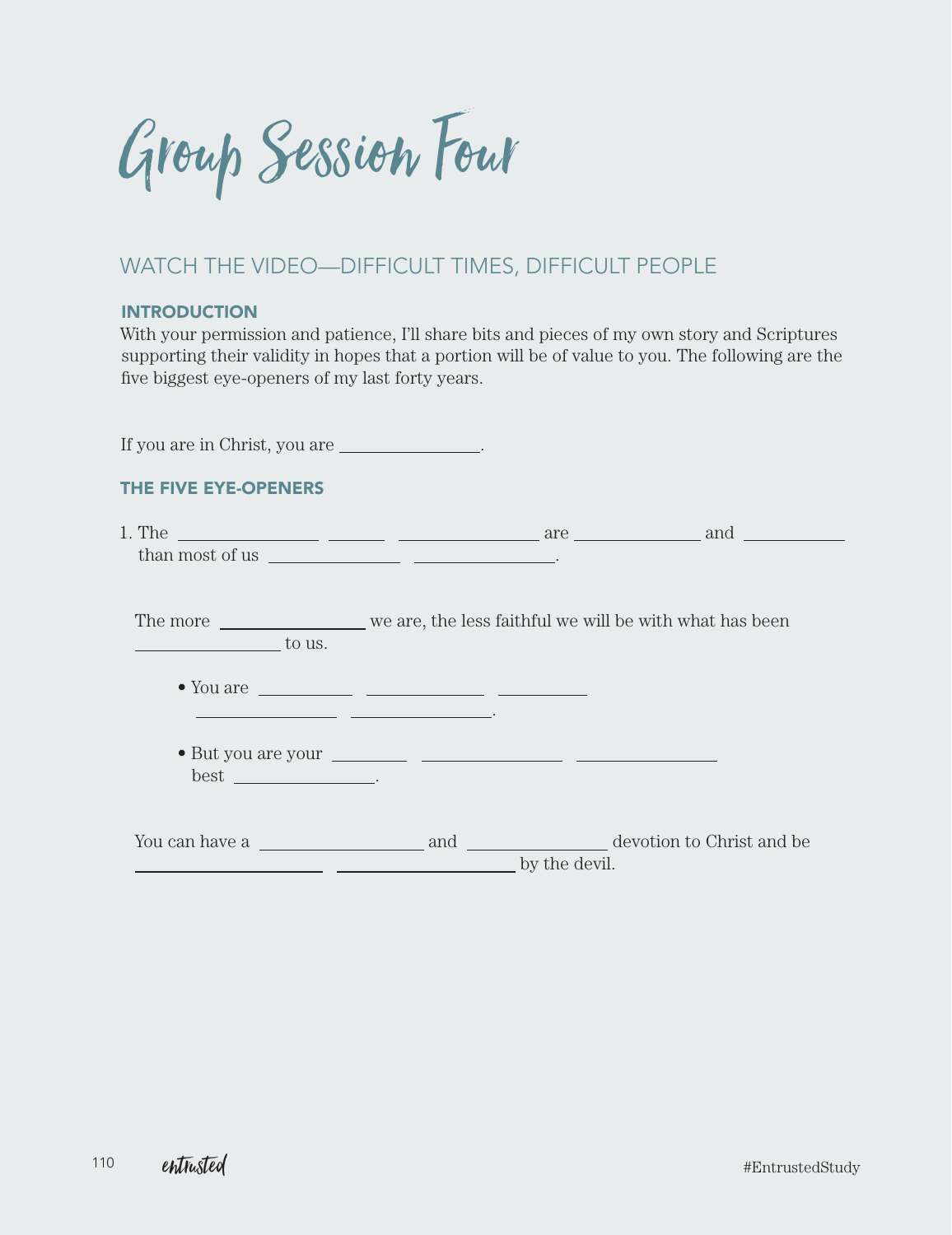|                                                                                                                                                                                                                                | 2. This $\frac{1}{2}$ is a $\frac{1}{2}$ from $\frac{1}{2}$                                                                                                                                                                                                                                                                                                                                                                                        |  |
|--------------------------------------------------------------------------------------------------------------------------------------------------------------------------------------------------------------------------------|----------------------------------------------------------------------------------------------------------------------------------------------------------------------------------------------------------------------------------------------------------------------------------------------------------------------------------------------------------------------------------------------------------------------------------------------------|--|
|                                                                                                                                                                                                                                | <u> 1989 - Johann John Stone, politik eta politik eta politik eta politik eta politik eta politik eta politik e</u>                                                                                                                                                                                                                                                                                                                                |  |
|                                                                                                                                                                                                                                | " _________________ " - Greek "agōnizomai" from aghōn, ____________________.                                                                                                                                                                                                                                                                                                                                                                       |  |
| To the set of the set of the set of the set of the set of the set of the set of the set of the set of the set of the set of the set of the set of the set of the set of the set of the set of the set of the set of the set of | in the public games.                                                                                                                                                                                                                                                                                                                                                                                                                               |  |
|                                                                                                                                                                                                                                | It generally came to mean to fight, wrestle. Figuratively, it is the task of faith in<br>persevering amid temptation and opposition. It also came                                                                                                                                                                                                                                                                                                  |  |
|                                                                                                                                                                                                                                | to mean to $\_\_\_\_\_\_\_\_\_\_\_\_\_\_\_\_\_\_\_\_\_\_\_\_\_\_\_\_\_\_$                                                                                                                                                                                                                                                                                                                                                                          |  |
|                                                                                                                                                                                                                                |                                                                                                                                                                                                                                                                                                                                                                                                                                                    |  |
|                                                                                                                                                                                                                                | $\begin{minipage}{.4\linewidth} the \begin{tabular}{l} \hline \textbf{1} & \textbf{1} & \textbf{1} & \textbf{1} & \textbf{1} & \textbf{1} & \textbf{1} \\ \hline \textbf{2} & \textbf{3} & \textbf{1} & \textbf{1} & \textbf{1} & \textbf{1} & \textbf{1} & \textbf{1} \\ \hline \textbf{3} & \textbf{1} & \textbf{1} & \textbf{1} & \textbf{1} & \textbf{1} & \textbf{1} & \textbf{1} & \textbf{1} \\ \hline \textbf{4} & \textbf{1} & \textbf{1$ |  |
|                                                                                                                                                                                                                                |                                                                                                                                                                                                                                                                                                                                                                                                                                                    |  |
|                                                                                                                                                                                                                                | " —————————————————————————————; good"                                                                                                                                                                                                                                                                                                                                                                                                             |  |
|                                                                                                                                                                                                                                |                                                                                                                                                                                                                                                                                                                                                                                                                                                    |  |
|                                                                                                                                                                                                                                |                                                                                                                                                                                                                                                                                                                                                                                                                                                    |  |
|                                                                                                                                                                                                                                |                                                                                                                                                                                                                                                                                                                                                                                                                                                    |  |
|                                                                                                                                                                                                                                |                                                                                                                                                                                                                                                                                                                                                                                                                                                    |  |
|                                                                                                                                                                                                                                |                                                                                                                                                                                                                                                                                                                                                                                                                                                    |  |
|                                                                                                                                                                                                                                |                                                                                                                                                                                                                                                                                                                                                                                                                                                    |  |
|                                                                                                                                                                                                                                |                                                                                                                                                                                                                                                                                                                                                                                                                                                    |  |
|                                                                                                                                                                                                                                |                                                                                                                                                                                                                                                                                                                                                                                                                                                    |  |
|                                                                                                                                                                                                                                |                                                                                                                                                                                                                                                                                                                                                                                                                                                    |  |
|                                                                                                                                                                                                                                | where it $\frac{1}{\sqrt{1-\frac{1}{2}}}\frac{1}{\sqrt{1-\frac{1}{2}}}\frac{1}{\sqrt{1-\frac{1}{2}}}\frac{1}{\sqrt{1-\frac{1}{2}}}\frac{1}{\sqrt{1-\frac{1}{2}}}\frac{1}{\sqrt{1-\frac{1}{2}}}\frac{1}{\sqrt{1-\frac{1}{2}}}\frac{1}{\sqrt{1-\frac{1}{2}}}\frac{1}{\sqrt{1-\frac{1}{2}}}\frac{1}{\sqrt{1-\frac{1}{2}}}\frac{1}{\sqrt{1-\frac{1}{2}}}\frac{1}{\sqrt{1-\frac{1}{2}}}\frac{1}{\sqrt{1-\frac{1}{2}}}\frac{$                            |  |
|                                                                                                                                                                                                                                | $\frac{10}{2}$                                                                                                                                                                                                                                                                                                                                                                                                                                     |  |
|                                                                                                                                                                                                                                |                                                                                                                                                                                                                                                                                                                                                                                                                                                    |  |
|                                                                                                                                                                                                                                |                                                                                                                                                                                                                                                                                                                                                                                                                                                    |  |
|                                                                                                                                                                                                                                |                                                                                                                                                                                                                                                                                                                                                                                                                                                    |  |
| 5.                                                                                                                                                                                                                             |                                                                                                                                                                                                                                                                                                                                                                                                                                                    |  |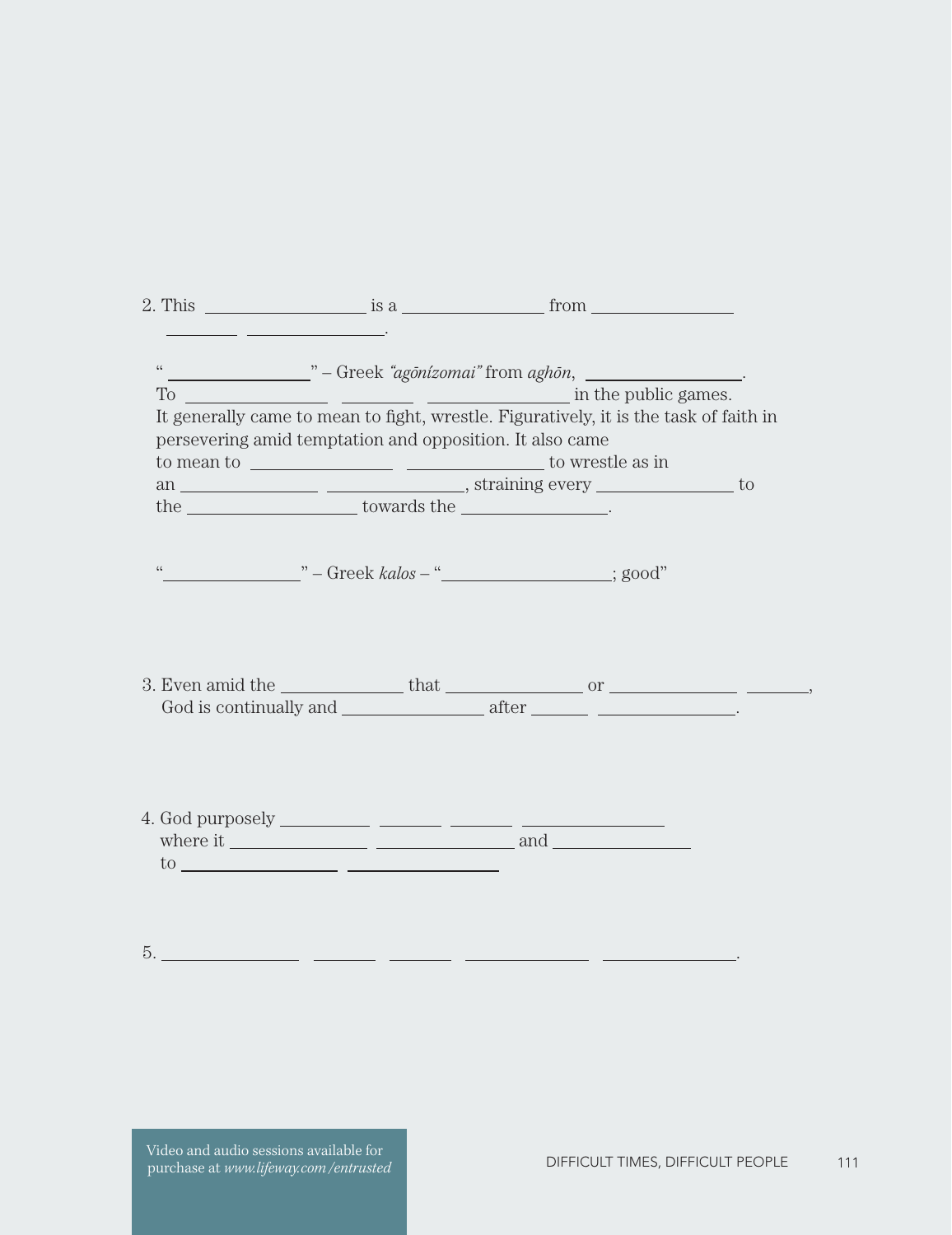Group Session Five

## WATCH THE VIDEO—FULFILL YOUR MINISTRY

#### INTRODUCTION

Today's session will suspend us right between the third and fourth chapters of 2 Timothy, offering us a panoramic view of the complexity and camaraderie of a servant's life on a crowded planet.

"Servants" in 1 Corinthians 4:1: Greek *hupērétēs*; masculine noun from *hupó*, , beneath and *erétẽs*, a <u>substance of the set</u>.

A subordinate, servant, attendant, or assistant in general. The subordinate official who waits to accomplish the commands of his superior.

In classical Greek, a , as distinguished from, a seaman, sailor.

1. don't and maintain muscle by .

2. Staying in  $\frac{\ }{\ }$  and  $\frac{\ }{\ }$  and  $\frac{\ }{\ }$  with a takes .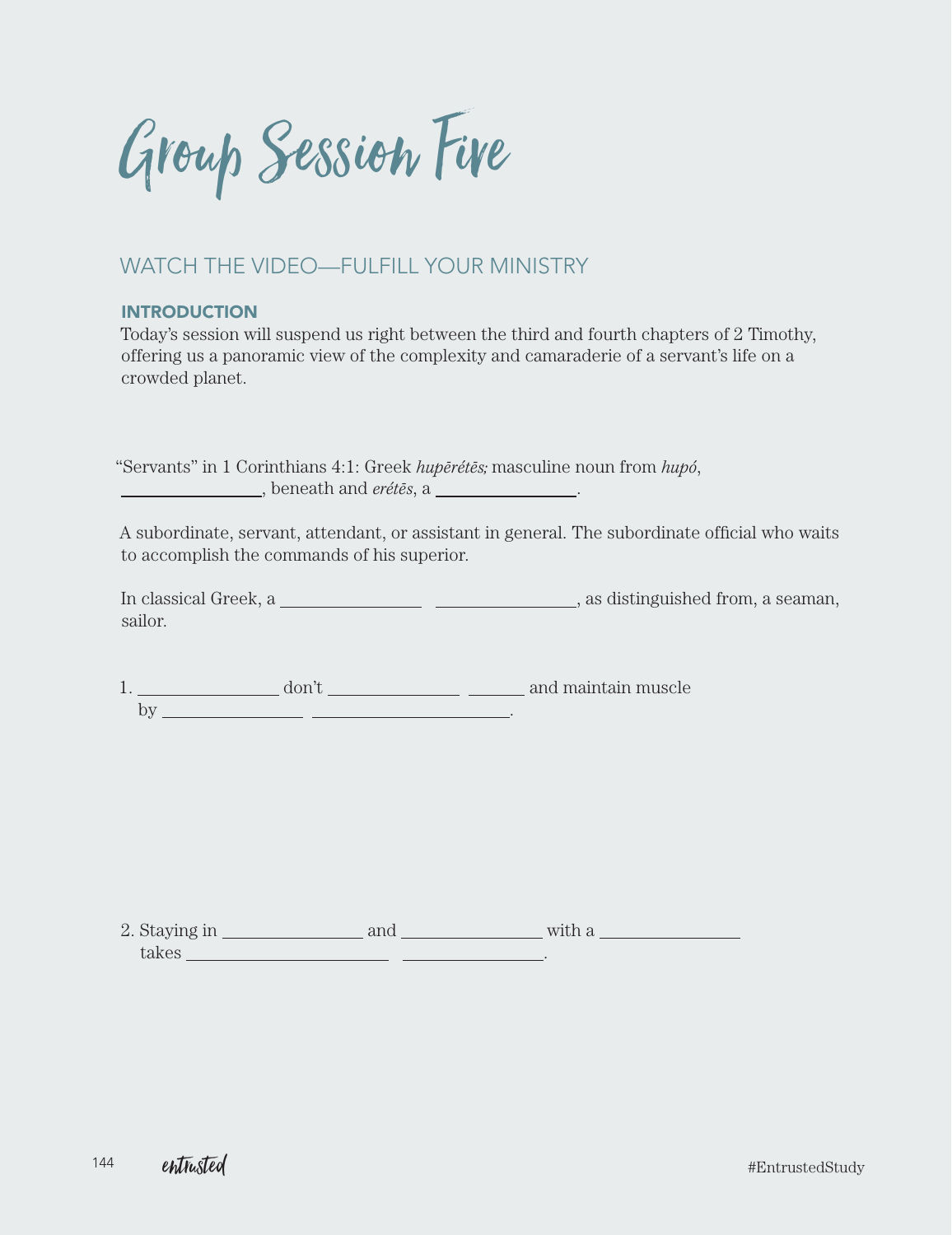3. also necessitates a certain .

4. have each .

Video and audio sessions available for purchase at *www.lifeway.com*/entrusted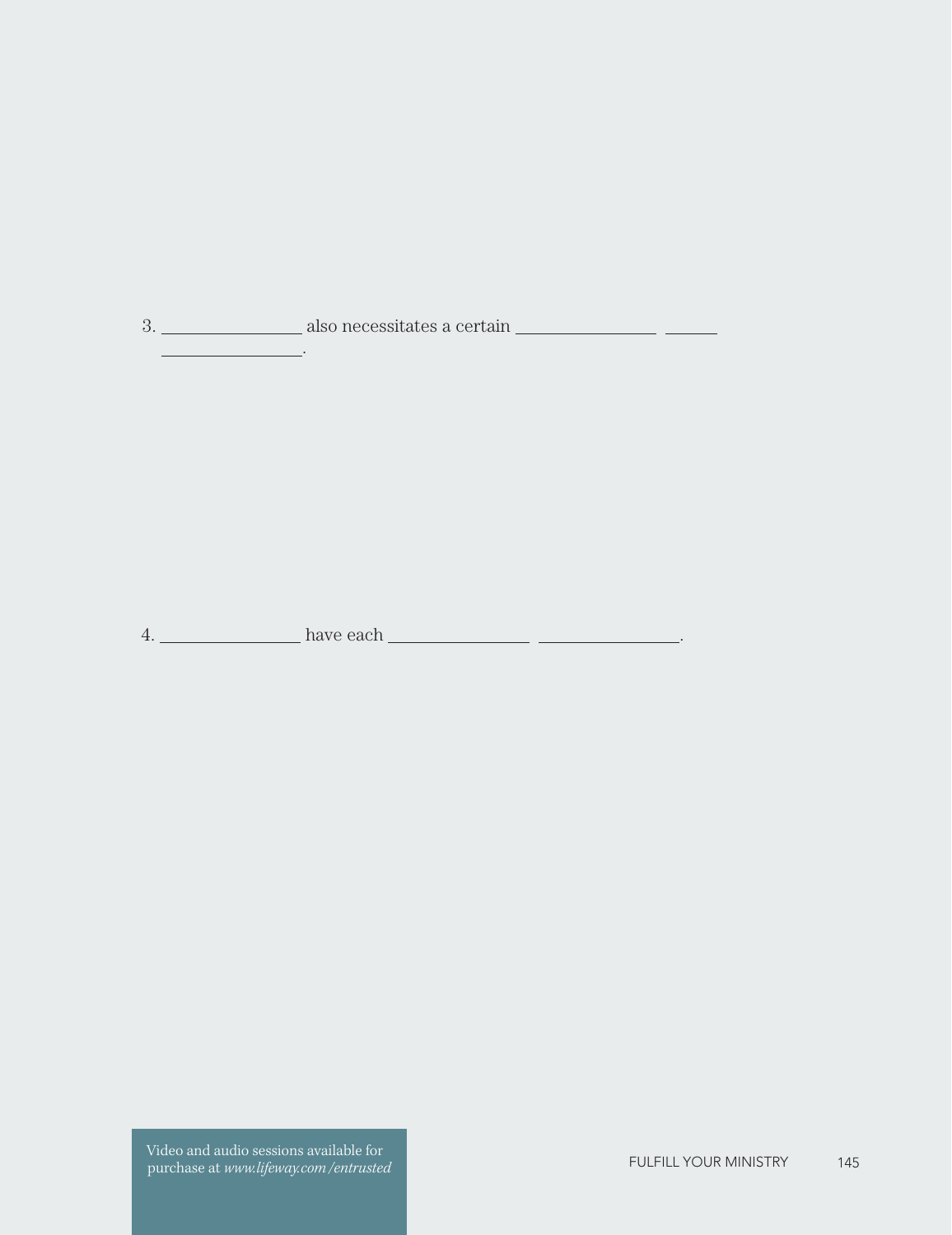Group Session Six

# WATCH THE VIDEO—FACE TO FACE

### **INTRODUCTION**

No writer of the New Testament canon was inspired to more forthrightly encourage us and stir up our anticipation about our future lives than the apostle Paul. As his earthly life draws to a close in his second letter to Timothy, we will read and reflect on some of those iconic encouragements.

| in a<br><u> 1990 - Johann Barbara, politik eta politik eta politik eta politik eta politik eta politik eta politik eta p</u> |  |
|------------------------------------------------------------------------------------------------------------------------------|--|